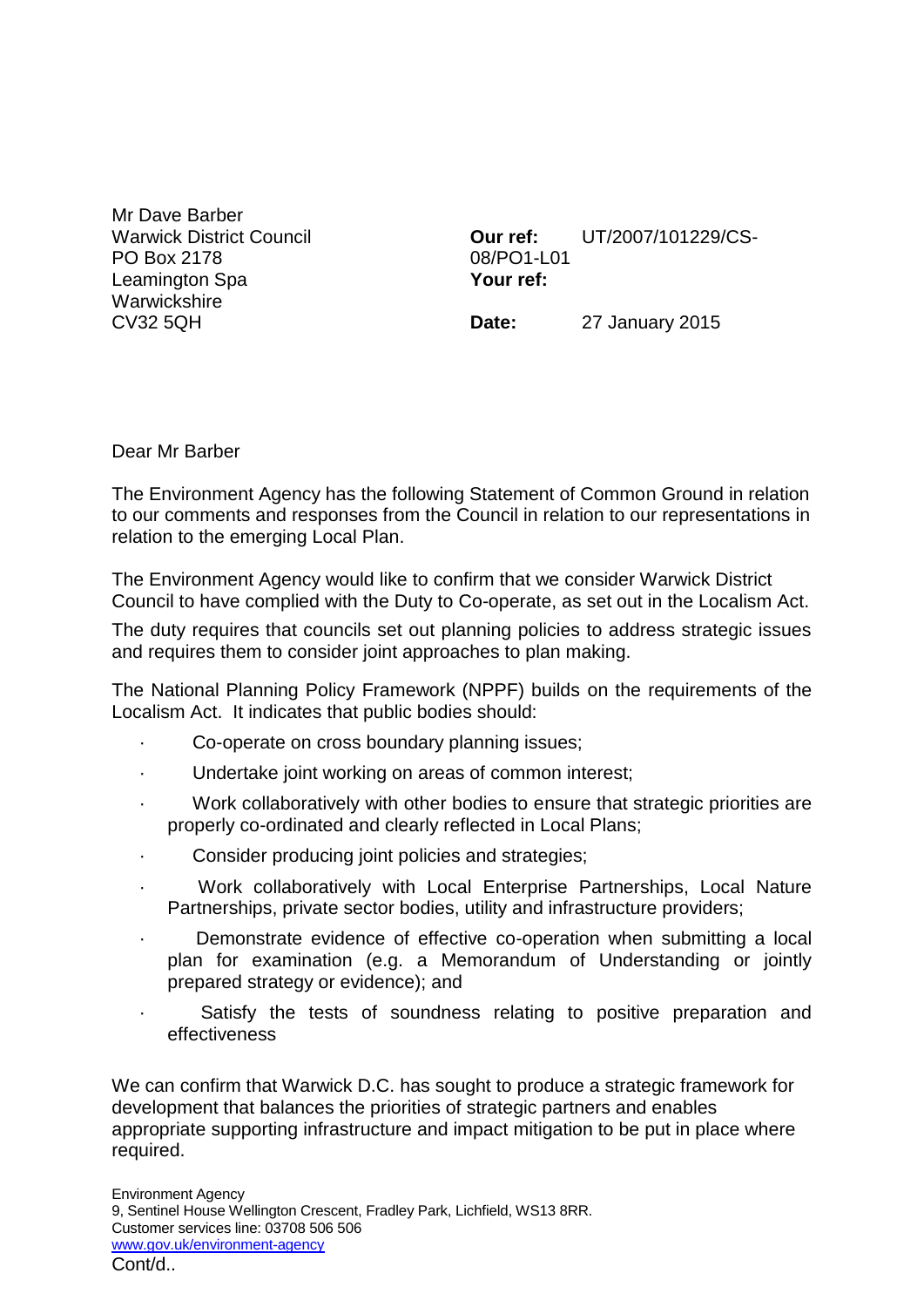We acknowledge that they have consulted us during the plan making process and considered our recommendations to improve the soundness of the local plan. This included a workshop held on the 23 December 2014 in relation to the Local Plan Policy: Flooding and Water, FW1 Reducing Flood Risk, FW2 Sustainable Drainage, FW3 WaterEefficiency and FW4 Water Supply (A copy of our formal letter is appended to the end of this letter).

If the recommendations included in our letter to your Council (our ref UT/2007/101229/CS-07/PO1-L01) are incorporated into the local plan, we would not object to the proposed modifications outlined in the e-mail of 15 February 2015.

Whilst we would have liked to have seen all of the policy recommendations made in our letter of 25 June 2014 –(our Ref UT/2007/101229/CS-06/PO1-L01) we accept the justification provided by Warwick DC for not including them, mainly because the revised overarching policy's detailed above provide a clear steer towards the delivery of the River Basin Management Plan objectives within the borough, and promotes a positive approach to reducing and managing flood risk.

If your Council reconsiders its position in relation to the inclusion of policies FW1 Reducing Flood Risk, FW2 Sustainable Drainage, FW3 Water Efficiency and FW4 Water Supply as set out in our letter of 06 January 2015 (our Ref UT/2007/101229/CS-07/PO1-L01) we would wish to be reconsulted for a revised statement of common ground.

We trust that you will find these comments useful. Should you have any questions please do not hesitate to contact me on the number provided below.

Yours sincerely

Mrs Becky Clarke Sustainable Places Planning Specialist

Direct Dial: 01543 404945 Direct Fax: 01543 444161 Direct email: [becky.clarke@environment-agency.gov.uk](mailto:becky.clarke@environment-agency.gov.uk)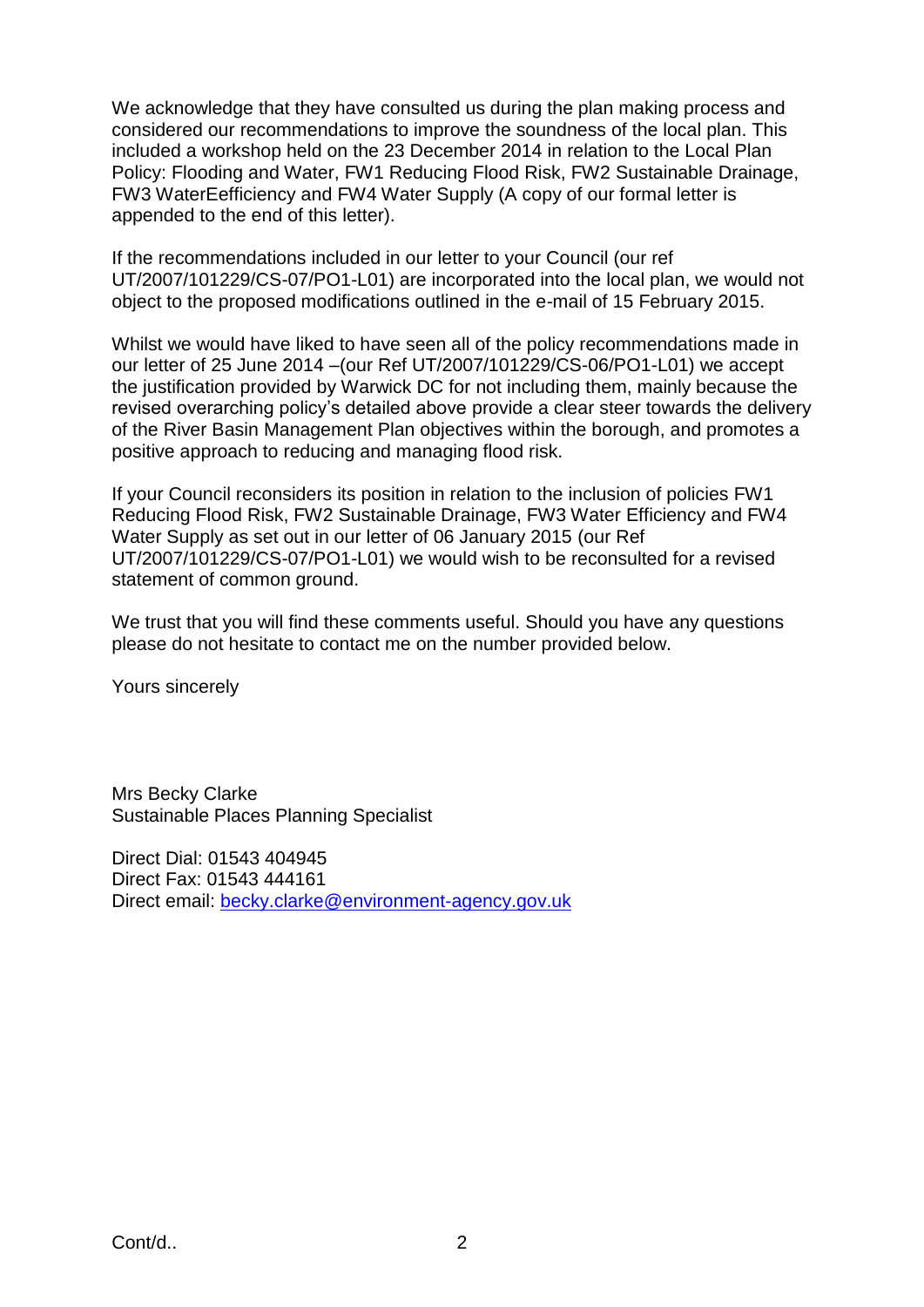Ms Lorna Coldicott Warwick District Council PO Box 2178 Leamington Spa **Warwickshire** CV32 5QH

**Our ref:** UT/2007/101229/CS-07/PO1-L01 **Your ref:**

**Date:** 06 January 2015

Dear Ms Coldicott

## **Warwick District Local Plan**

# **Flood Risk & Water Environment Policy Query**

Thank you for consulting the Environment Agency in relation to the wording and development of the above policies within the emerging local plan.

Our comments below are in response to the meeting held at your offices on 23 December 2014 to discuss the responses from consultess in relation to their representations to the local plan.

Having made extensive notes in relation to developing these comments into a more concise and deliverable policy, we recommend the following wording be incorporated into the local plan with additional local context outlining why the policy's below are required to locally steer development.

Further to our meeting on 23 December 2014, please find attached a summary of the proposed amendments agreed in draft.

## **Flooding and Water**

5.127 National planning policy is clear about the approach to be taken by local authorities towards dealing with flooding issues at all stages of the planning process.

5.128 Warwick District has a long history of flooding from surface water flows mainly attributed to the many watercourses and main rivers which interconnect across the district. These include the Rivers Avon, Leam, Sowe, Itchen, Finham Brook and Canley Brook among others. In the last thirty years, parts of the district have experienced flooding to various degrees, most notably in the major events of 1998, 2007 and 2012 where district wide flooding was experienced.

These events highlighted the many issues associated with development and modern farming practises which including channel capacity issues, the diverting and culverting of watercourses, building within the flood plain, removing natural woodlands and habitat areas.

Cont/d.. 3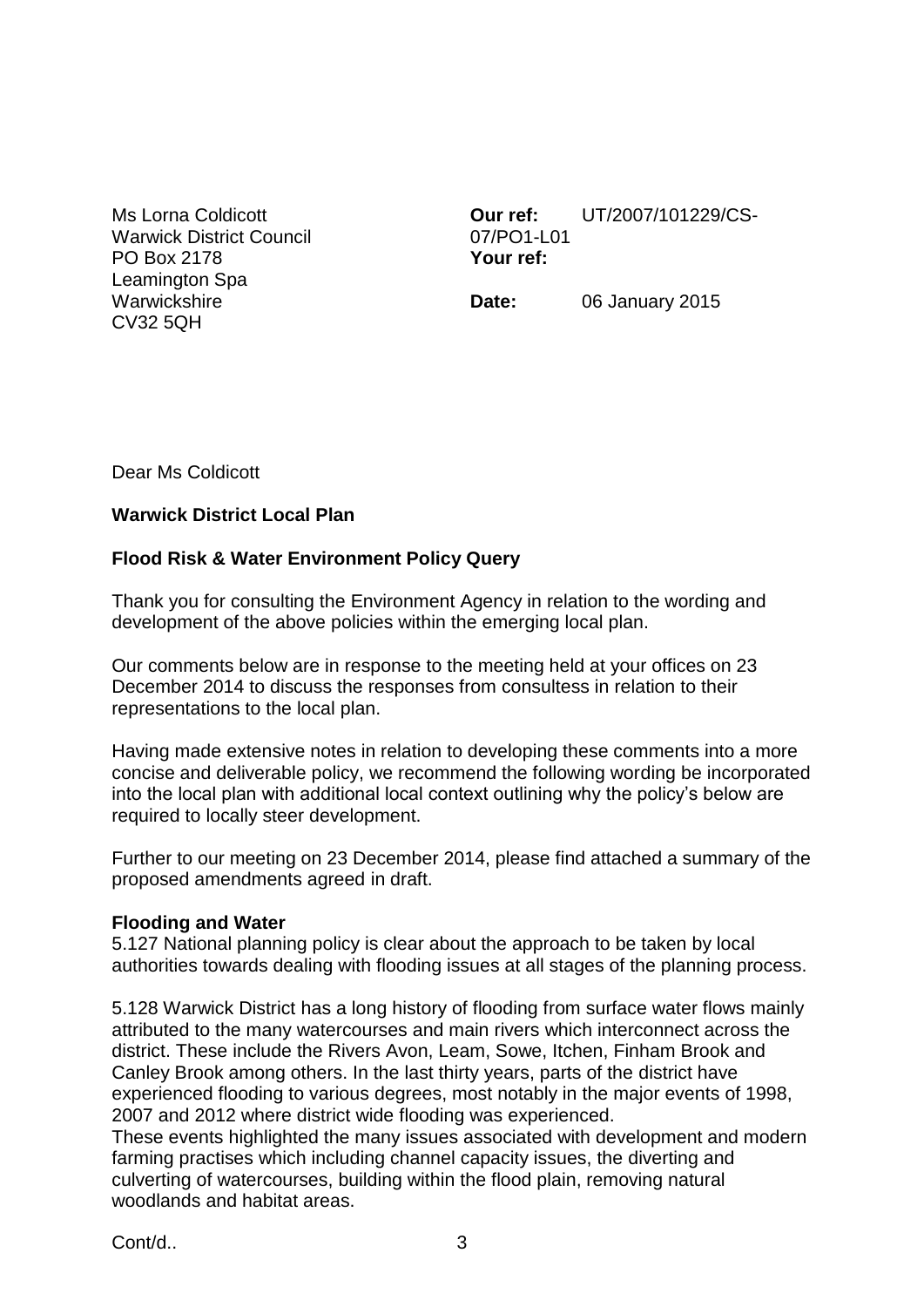The anticipated implications of climate change will only increase the District's vulnerability to such events and it is important therefore to appraise, manage and reduce the risk of flooding, directing development away from areas at risk of flooding wherever possible and to encourage developments to work with and to harmonise with the natural environment and surroundings.

### FW1 Reducing Flood Risk

Planning applications should be submitted in line with the revised validation checklist that has guidance on the national approach to meeting the sequential and exception tests and meeting the requirements of the NPPF.

Developers are advised to review the Environment Agency's 'flood map for planning' at the earliest possible opportunity to consider what development would be appropriate for a potential development site to ensure that proposals are in line with the following policy requirements:

a, There will be a presumption against development in flood zone 3, and no built development will be allowed in the functional floodplain. Development must be steered to areas with the lowest probability of flooding.

b, land that is required for current and future flood management will be safeguarded from development. Where development lies adjacent to or benefits from an existing or future flood defence scheme they will be expected to contribute towards the cost of delivery and/or maintenance of that scheme.

c, new development that lies within the floodplain will be required to implement a flood alleviation scheme to reduce the risk of flooding to the proposed development site and deliver significant flood risk reduction benefits to the wider community.

d, All new development proposals will contribute to meeting 'good status' as defined by WFD. This will include delivery of geomorphological, chemical and biodiversity enhancements and include a minimum 8 metre buffer strip from the top of bank of all watercourses.

Where development lies adjacent to a watercourse the supporting planning application will include a WFD assessment to demonstrate how the waterbody will not deteriorate in status and will be enhanced.

- There will be no impact upon priority habitat or designated sites of nature conservation
- Modified watercourses will be restored in line with the recommendations of the Severn River Basin Management Plan
- Culverting open watercourses will not be allowed.

e, New development must be resilient to surface water, fluvial and pluvial flooding. Where new development lies in an area of flood risk it must be designed to be flood resilient with safe dry access for vehicles and pedestrians. Finished floor levels should be 600mm above the predicted flood level and include a freeboard for climate change to ensure new development is safe.

Justification: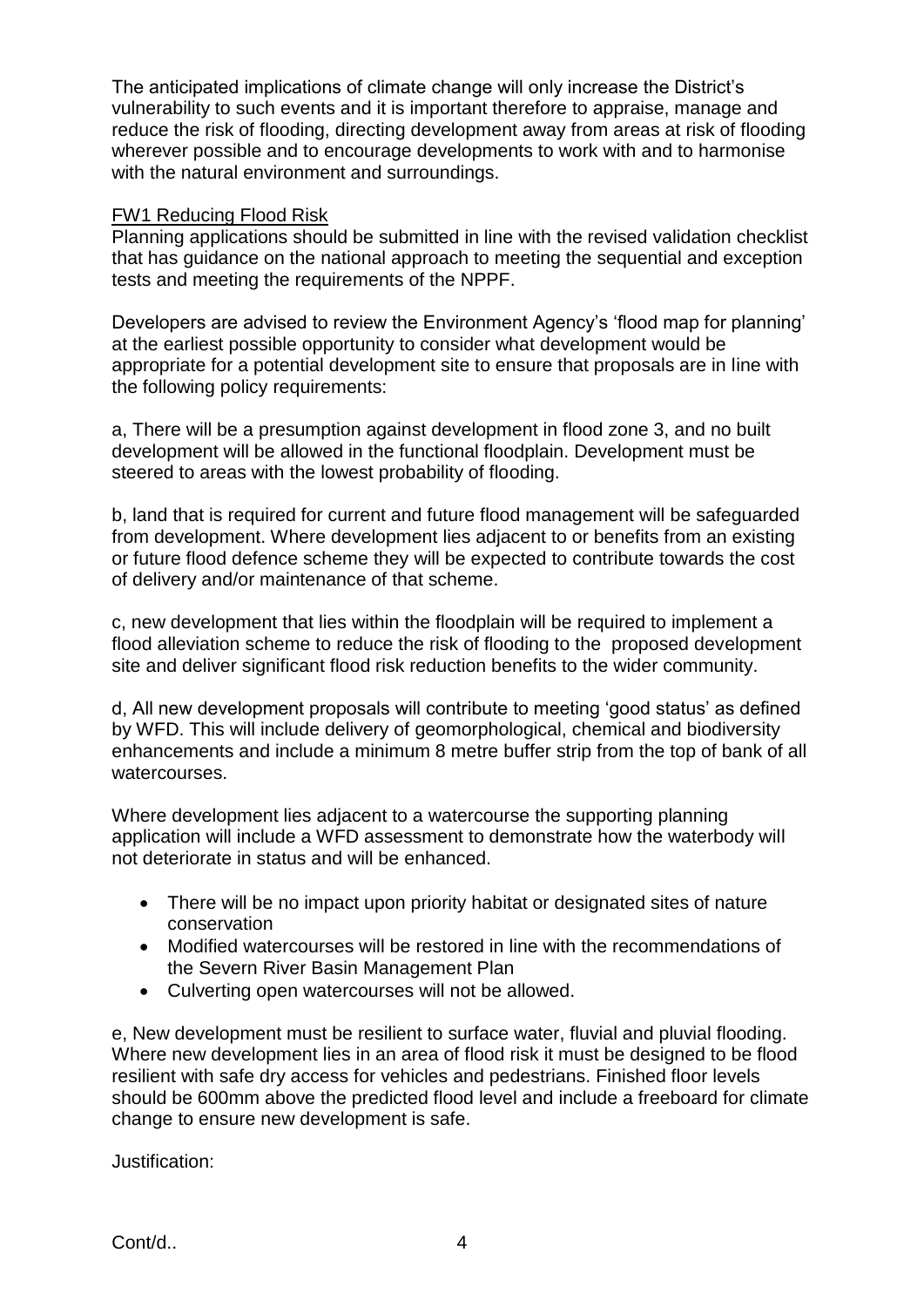The River Severn Catchment Management Plan has a specific set of recommendations for the area covering Warwick District Council within the Upper Avon, and Coventry Cluster sub catchments.

The Environment Agency estimates that up to 5000 homes are at risk of flooding within the area managed by Warwick District Council, and many more businesses, roads and other essential infrastructure is already vulnerable to flood risk.

The risks above can be managed at the same time as encouraging increased floodwater storage on undeveloped floodplains in order to increase attenuation and reduce flood risk to communities. This sub area presents a good opportunity for storage, as it will benefit communities locally and downstream.

The Environment Agency plans to reduce dependence on raised flood defences, as this is unsustainable in the long term, by taking opportunities to restore sustainable natural storage of floodwater on undeveloped floodplains. This would benefit many communities here and elsewhere, for example Yelvertoft, Willoughby, Rugby and Leamington Spa.

Development/redevelopment must be managed to minimise flood risks. Methods must be sustainable over the long-term. For example, making more space for rivers through urban areas via 'blue corridors' (i.e. restoring access for floodwater onto key strips of floodplain. This requires redevelopment to be limited to flood-compatible land uses e.g. parkland.)

In line with the recommendations of the Warwick Water Cycle Study, (pg 76) it must be ensured that all new development is 'safe' meaning that dry pedestrian access to and from the development without passing through the 1 in 100 year plus climate change floodplain, and that emergency vehicular access is possible. An appropriate strategy to ensure 'safe' access is provided for areas identified to be at risk of surface water flooding.

#### FW2 Sustainable Drainage

a, All new major developments must incorporate SuDS that provide biodiversity, water quality and amenity benefits and be in accordance with the Warwickshire Surface Water Management Plan. There will be a presumption against underground storage of water, and it should support the delivery of green infrastructure.

b, All new development sites will discharge at the QBAR Greenfield run off rate including an allowance for climate change, for site with a life expectancy of less than 60 year a 20% allowance must be applied, for sites with an greater than 60 year life expectancy the allowance must be 30%.

c, SuDS schemes must be located outside the floodplain, ideally this should be within the development site or close to the site as part of a master planned drainage scheme. Priority should be given to SuDS that incorporate green infrastructure including green roofs, walls and rain gardens.

d, for development sites that are suspected to be contaminated the SuDS scheme will be designed to prevent the mobilisation of contaminants to waterbodies. The Environment Agency must be consulted in relation to sites suspected to be contaminated and will provide advice and guidance to the council and developers on how best to implement SuDS on a site specific basis.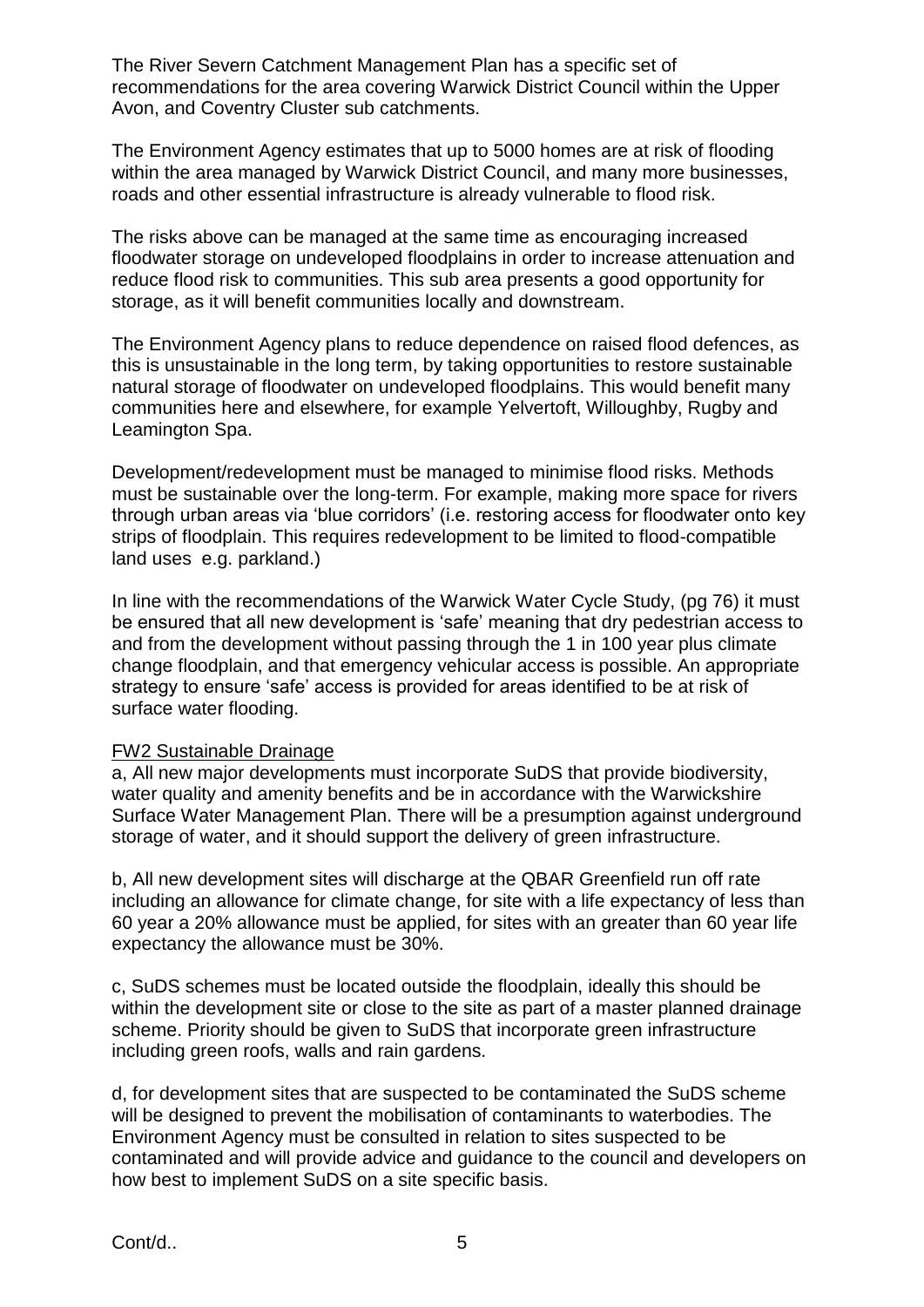Justification:

Man-made trends in land management and land-use have increased flood risk over time in this sub catchment

Surface water flooding is a growing problem. Local Councils are mainly responsible for managing this, but it often has to be integrated with other organisations' assets, for example their sewers or rivers.

New developments should be designed to consider the inherent risks posed by surface water flooding, for example developers should consider the design and layout of new developments to reduce the risk of homes and businesses becoming inundated by surface water.

5.134 SuDS involve a range of techniques that mimic the way that rainfall drains in natural systems and avoids any increase in flood risk or adverse effect on water quality. Many existing drainage systems can cause problems of flooding, pollution or damage to the environment and are not proving to be sustainable in the long term. SuDS provide a range of ecosystem services which include:

a) reducing flood risk;

b) maintaining and restoring natural flow rate and volume of surface runoff to reduce the risk of flooding;

c) improving water resources;

d) enhancing amenity and minimising diffuse pollution;

e) reducing pressure on the sewerage network, and;

f) Improving biodiversity and local amenity and expanding habitat and green routes for biodiversity movement.

In line with the recommendations of the Warwick Water Cycle Study (page 25) new development will discharge surface water at the greenfield run off rate, and all new developments must include a detailed assessment of drainage and SuDS requirements.

The latest guidance from DCLG promotes that the planning system be the key deliverer of SuDS.

5.135 Warwickshire County Council has been the 'lead local flood authority' with responsibility for developing, maintaining and monitoring a Local Flood Risk Management Strategy in partnership with other relevant bodies in the area. The County Council also currently has a duty to prepare preliminary flood risk assessment maps in accordance with the EU Flood Directive.

In 2010 Lead Local Flood Authorities were given overall responsibility for local flood risk management under the Flood and Water Management Act 2010. This means they are responsible for managing local sources of flooding from surface water, groundwater and small ("ordinary") watercourses.

In relation to local flood risk, the Environment Agency has a strategic overview role, in addition to its operational responsibility for managing the risk of flooding from main rivers, reservoirs, estuaries and the sea.

In December 2014 the Government announced that it would be amending national planning policy to expect the installation of sustainable drainage systems for all major development where appropriate. This followed a consultation on Delivering

Cont/d.. 6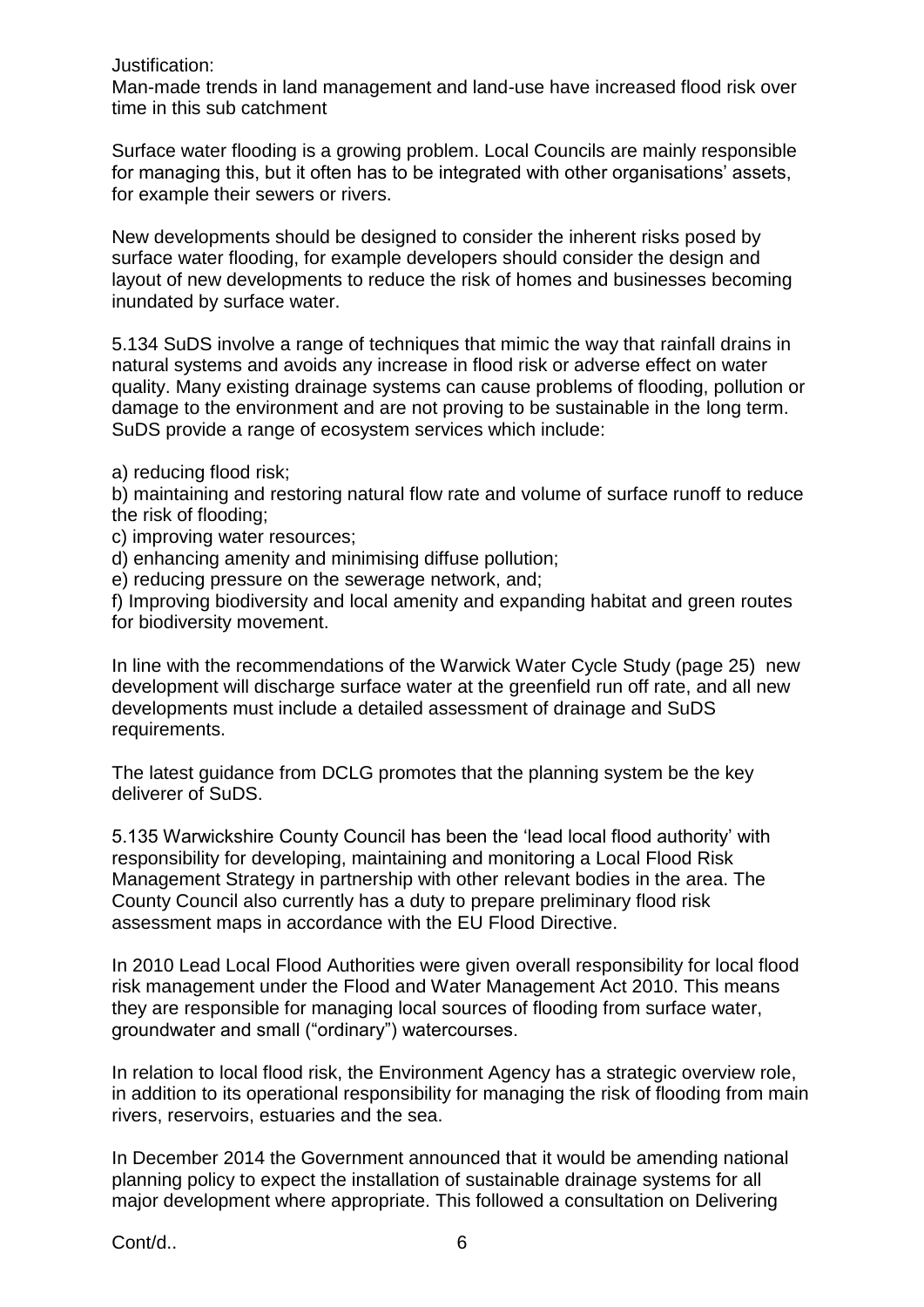Sustainable Drainage Systems between 12 September and 24 October 2014. In response to that consultation, it was noted that local planning authorities would require access to the technical expertise required to assess the surface water drainage proposals as part of planning applications. The Government also noted views expressed that this advice should be provided by a consistent and guaranteed source of advice, and that the Lead Local Flood Authorities were best placed to do this.

5.136 Trees and woods can play a positive role in helping to solve water quality and flow issues. They can deliver a major contribution to resolving a range of water management issues, particularly those resulting from climate change like flooding and water quality implications caused by extreme weather events. Trees can attenuate water flow reducing the impact of heavy rains.

Warwick District Council falls within Avon Rural Operational Sub Catchment for the River Severn Basin Management Plan.

This catchment includes the rivers Avon, Swift, Leam, Itchen, Dene and Stour, and the conurbations of Rugby, Warwick and Stratford-upon-Avon. Arable farming is the dominant land use activity and the catchment sits within a Nitrate Vulnerable Zone.

There are 33 river water bodies, 6 canal water bodies, 2 lake, 0 estuarine & coastal waters and 1 groundwater water bodies in the catchment. The status (health) of the water environment in 2009 was assessed as being generally moderate. In 2014, the status of the water environment had fallen. It can take 5 to 10 years for the positive benefits of actions to be reflected in the ecological status. Our current analysis suggests that 68% of the water bodies in the Avon Rural catchment should have a long term objective of achieving good status.

The actions proposed in this catchment focus on reducing the impact of diffuse pollution from rural and urban sources, reducing inputs of phosphate and ammonia from water industry point sources and opening up water bodies for fish movements by removing physical barriers and improving aquatic habitats. Actions to reduce diffuse pollution would involve exploring ways to manage manures, slurry, livestock and pesticides for the benefit of the water environment, incorporating SuDS within the catchment and removing misconnections and car wash effluent from surface water drainage systems.

Additional references:

[https://www.gov.uk/government/uploads/system/uploads/attachment\\_data/file/38921](https://www.gov.uk/government/uploads/system/uploads/attachment_data/file/389215/Further_changes_to_statutory_consultee_arrangements_for_the_planning_application_process_-_Consultation.pdf) 5/Further changes to statutory consultee arrangements for the planning applica tion\_process - Consultation.pdf

[https://www.gov.uk/government/uploads/system/uploads/attachment\\_data/file/28910](https://www.gov.uk/government/uploads/system/uploads/attachment_data/file/289103/River_Severn_Catchment_Management_Plan.pdf) 3/River Severn Catchment Management Plan.pdf

FW3 Water Efficiency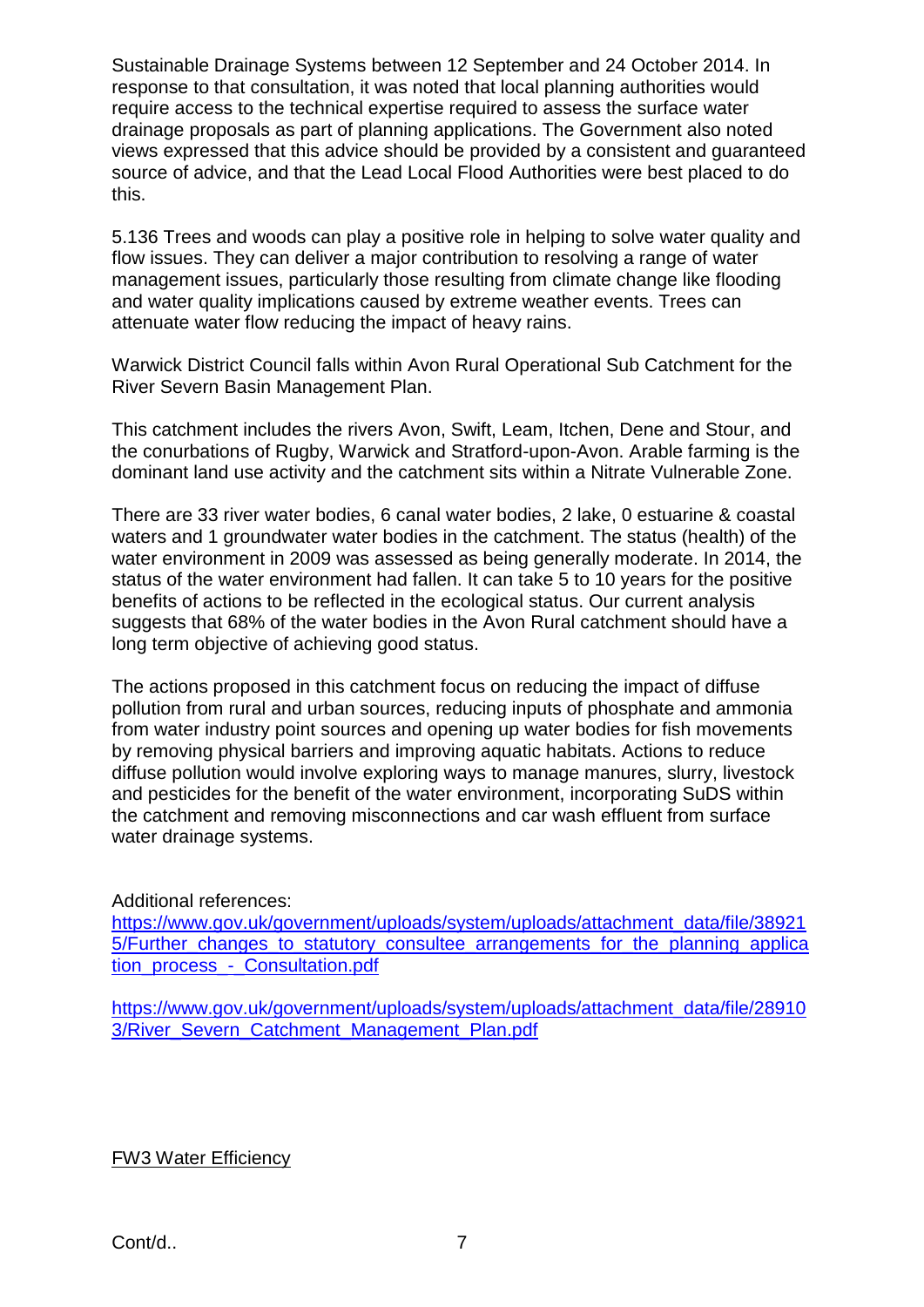The Council will require new residential development of one dwelling or more to meet a water efficiency standard of 110 litres/person/day. This includes 5 litres/person/day for external water usage.

For non-dwellings, applicants must demonstrate that they have incorporated appropriate water efficiency measures into the building.

All new development must incorporate water efficiency measures.

### Justification:

137 The Council is committed to ensuring the creation of well-designed sustainable buildings and considers that water conservation is a key part of this. It is considered that the application of appropriate methods for water conservation in new homes will ensure long term resilience to the future impacts of climate change

Currently a water efficiency standard of 125 litres/person/day (lpd) is set in the Building Regulations, but the Government is proposing to allow local authorities to introduce a tighter level of 110 lpd in areas of high water stress. The Water Cycle Study (2010) carried out on behalf of the Council suggested that a water efficiency standard of 105 lpd (exclusive of external water use) should be applied to all new dwellings. When an allowance of 5 lpd for external water use is applied, this figure is equivalent to the Government's proposed higher water efficiency level of 110 lpd.

### FW4 Water Supply

Developers must ensure that there is adequate water supply and waste water infrastructure to serve the existing and proposed developments by:

a, minimising the need for new infrastructure by directing development to areas where there is a guaranteed and adequate supply of water having due regard to Severn Trent's Water Resources Management Plan and Strategic Business Plan as well as the finding of the Water Cycle Study

b, In accordance with the Water Framework Directive's Objectives, development must not affect the waterbodies' ability to reach good status or potential as set out in the River Severn Basin Management Plan (RBMP).

#### Justification:

Warwick District Council falls within Avon Rural Operational Sub Catchment for the River Severn Basin Management Plan.

This catchment includes the rivers Avon, Swift, Leam, Itchen, Dene and Stour, and the conurbations of Rugby, Warwick and Stratford-upon-Avon. Arable farming is the dominant land use activity and the catchment sits within a Nitrate Vulnerable Zone.

Draycote Water is part of a designated drinking water protected area with the River Leam and the principal aquifers in the catchment are important for public water supply. In the south the River Stour rises in the Cotswolds, an Area of Outstanding Natural Beauty and other designated sites include the River Itchen, a Site of Special Scientific Interest in the Itchen Valley.

The main pressures impacting on water bodies in the catchment are physical modifications, wastewater and polluted run-off from rural and urban land. Some water bodies have been modified to accommodate urbanization or flood defences,